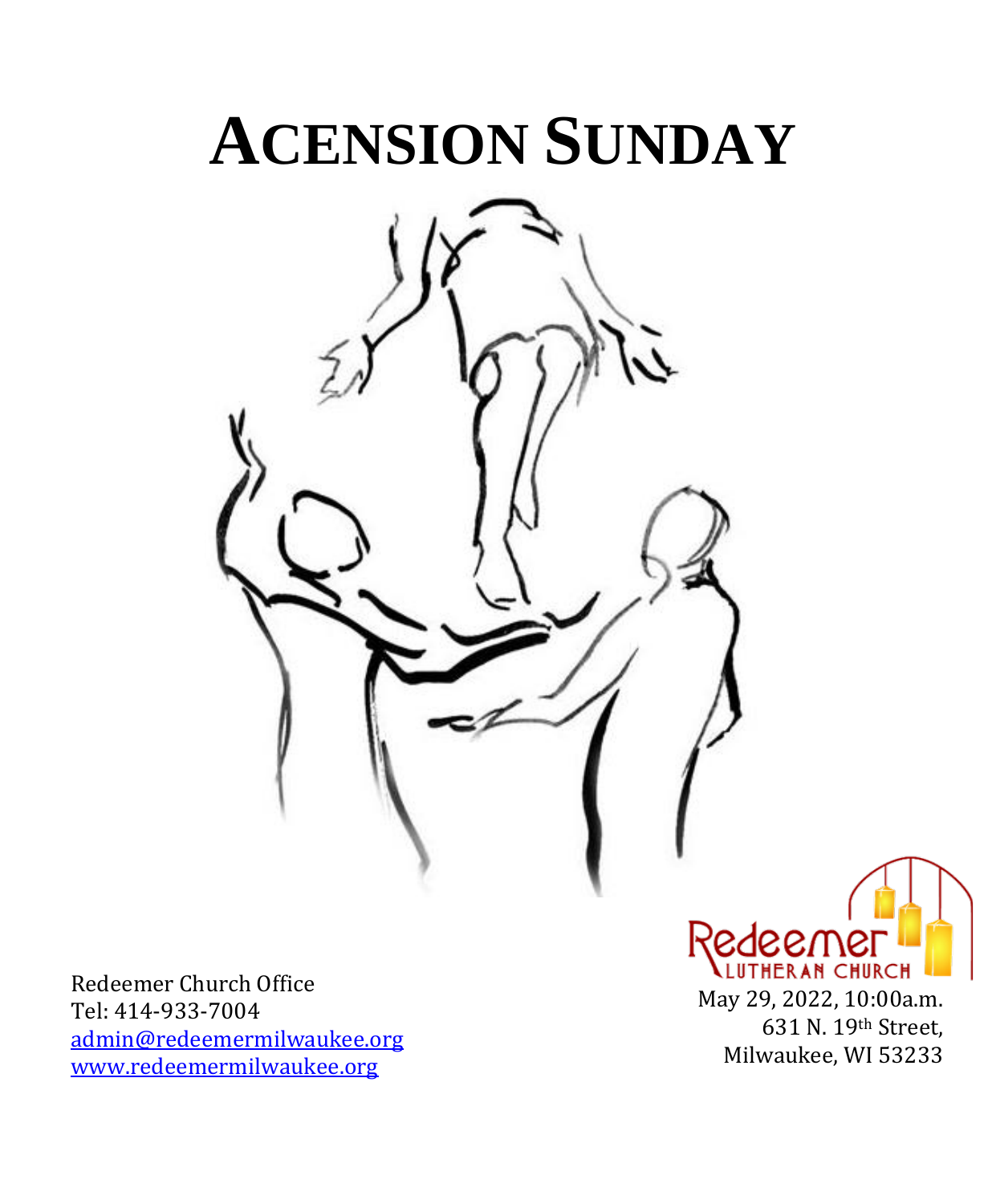#### **PRELUDE**

#### **WELCOME**

**OPENING SONG:** "I'm So Glad Jesus Lifted Me" Red Book 860, Verses 1, 2, 3

#### **CONFESSION AND FORGIVENESS**

P: Blessed be the holy Trinity,  $\pm$ one God, who creates, redeems, and sustains us and all of creation. **Amen**.

LA: To you, O God, **All hearts are open, to you all desires known. We come to you, confessing our sins.**

*Silence for reflection.*

**Forgive us in your mercy, and remember us in your love. Show us your ways; teach us your paths; and elevate us to justice and truth, for the sake of your goodness shown in Jesus Christ our Savior. Amen.**

P: As tender as a loving parent is to a child, so deep is God's compassion for you. As high as heaven is above earth, so vast is God's love for you. As far as east is from west, so far God removes your sin from you, renewing your life through Jesus Christ, and freeing you from guilt and shame. Blessed be God whose mercy and love prepares you to love your neighbor as yourself. **Blessed be God forever.**

**REPRISE:** "I'm So Glad Jesus Lifted Me" Red Book 860, Verses 3, 2, 1

#### **PRAYER**

LA: God, our healer and our refuge, **we pray for all who suffer from gun violence.** Comfort all mourners and speed healing to the wounded. With your might, **empower us to change this broken world.** Make us advocates for a stable society, **alive with hope in you.** We ask this through the one who suffered violence and now stands with us in our sorrow, Jesus Christ, our Savior and Lord, **Amen.**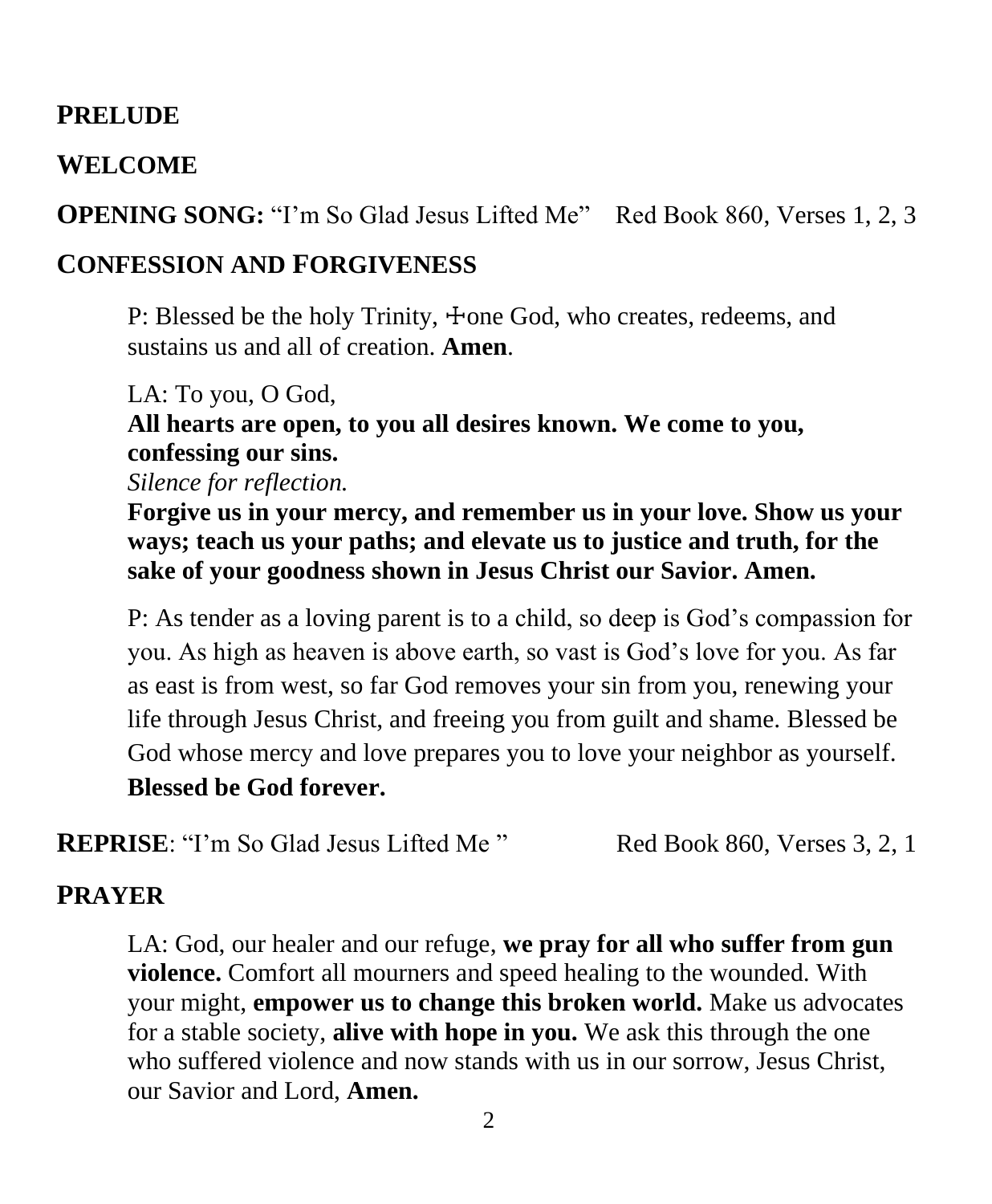*The scripture readings below come from a new lectionary developed by Wilda C. Gafney, a Hebrew biblical scholar and Episcopal priest, a former Army chaplain, and congregational pastor in the African Methodist Episcopal Zion Church. A Women's Lectionary for the Whole Church (New York, NY: Church Publishing, 2021) exposes us to stories, persons, and verses often neglected in Christian worship and study. At times the gender of God will be named in the feminine (where the original language doesn't specify one way or the other) but will be male ("Father") especially when Jesus is speaking.*

#### **FIRST READING:** Acts 1:3-5, 8-11a *Brittany Wilson*

The First Reading is selected verses from the first chapter of the Book of Acts:

3 Jesus presented himself to [the apostles], *living*, after his sufferings, through many convincing proofs, by appearing to them forty days and speaking about the reign of God. <sup>4</sup>And staying with them, Jesus commanded them not to leave Jerusalem, rather to wait there for the promise of the Faithful God, "what you heard from me. <sup>5</sup>For John baptized with water, but you will be baptized with the Holy Spirit not many days from this one. <sup>8</sup>[Y] ou will receive power when the Holy Spirit comes upon you, and you will be my witnesses in Jerusalem, in all Judea and Samaria, and to the end of the earth."

<sup>9</sup>And saying this, as they were watching Jesus was taken up, and a cloud took him out of their sight. <sup>10</sup>While they were gazing up toward heaven as Jesus was going, suddenly two in white robes stood by them. <sup>11</sup>They said, "Galileans, why are you standing looking up into heaven?"

Word of God, Word of Life. **Thanks be to God.**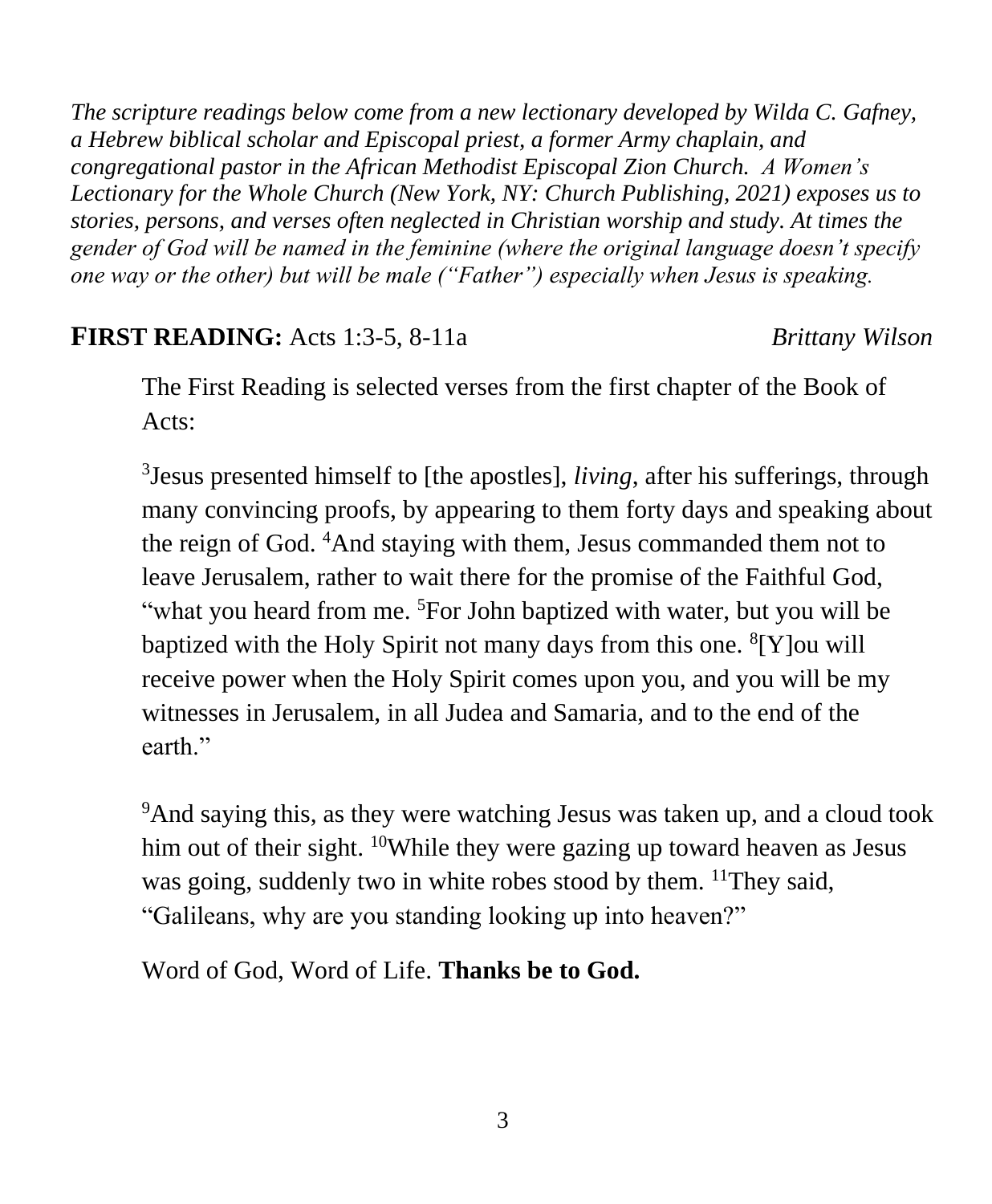### **PSALM 24:**



Verses

- 1. All the earth is yours, O God, the world and those who dwell on it. You have founded it upon the seas and established it upon the rivers.
- 2. Who can ascend your mountain, God? Or who may stand in this holy place? Those whose hands are sinless, hearts are clean, and desire not the vanity of earth.
- 3. They shall receive your blessing, God, their Savior shall reward them. Such is the face that seeks for you, that seeks your face, O God of Jacob.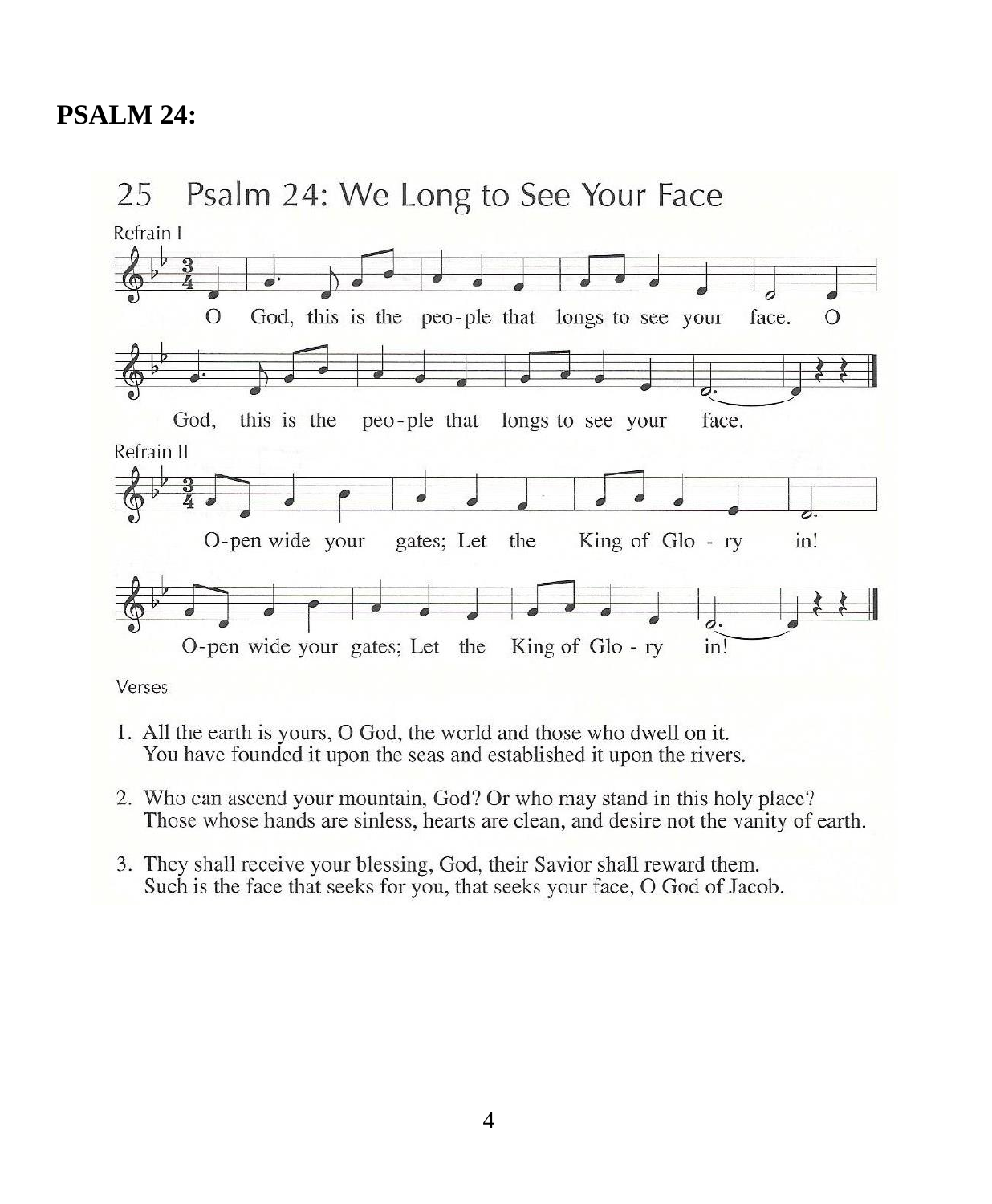#### **SECOND READING:** Revelation: 3:20-22 *Victoria Dowling*

The Second Reading is taken from the book of Revelation, the third chapter:

[John of Patmos writes to the church at Laodicea in the voice of Jesus Christ]:

 $20$ "Look! I stand at the door and knock. If you hear my voice and open the door, I will come in to you and dine with you, and you with me. <sup>21</sup>To the one who conquers I will give a place with me on my throne, just as I myself conquered and sat down with my Abba on God's throne. <sup>22</sup>Let anyone who has an ear listen to what the Spirit is saying to the churches."

Word of God, Word of Life. **Thanks be to God.**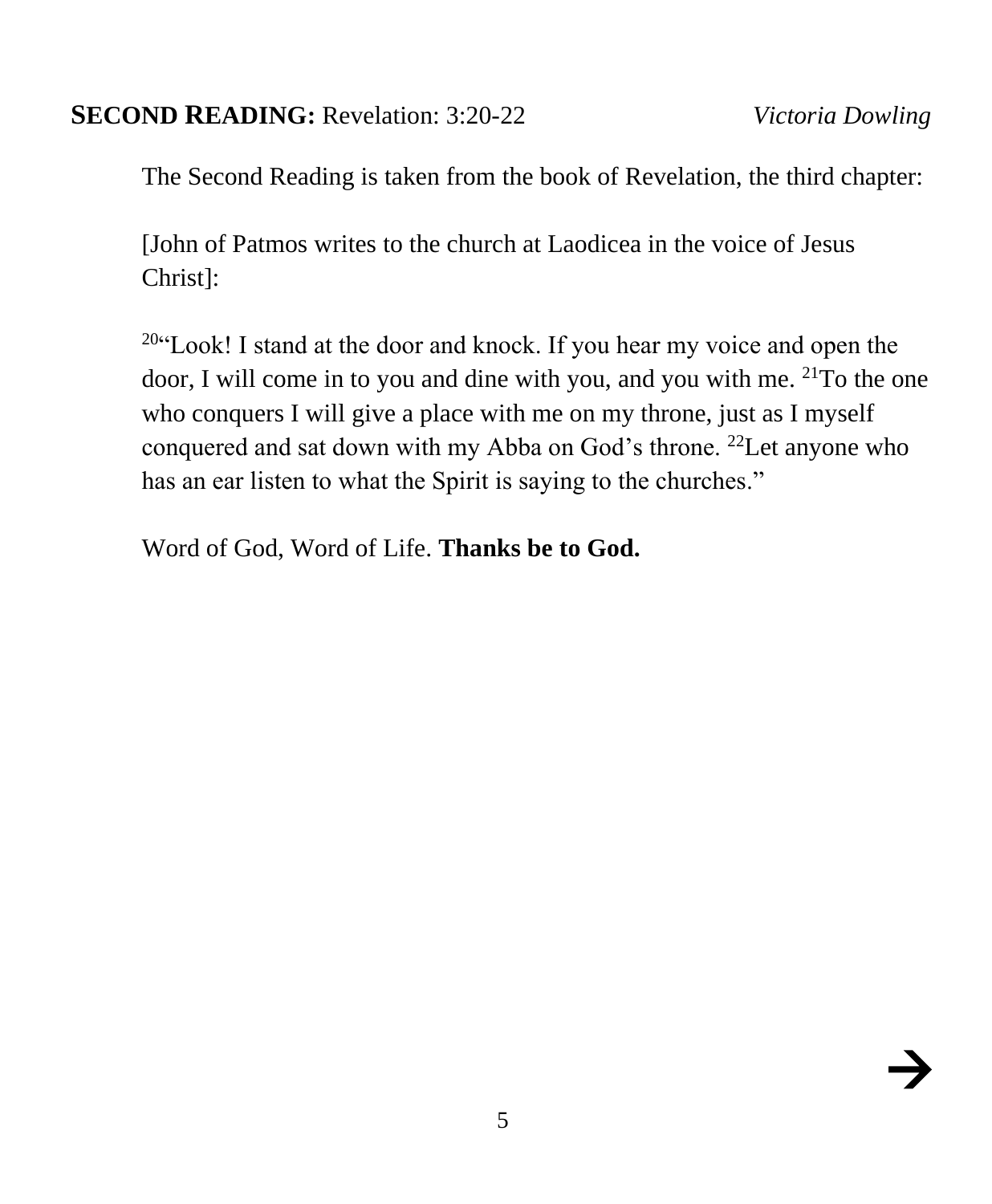#### **GOSPEL ACCLAMATION:**

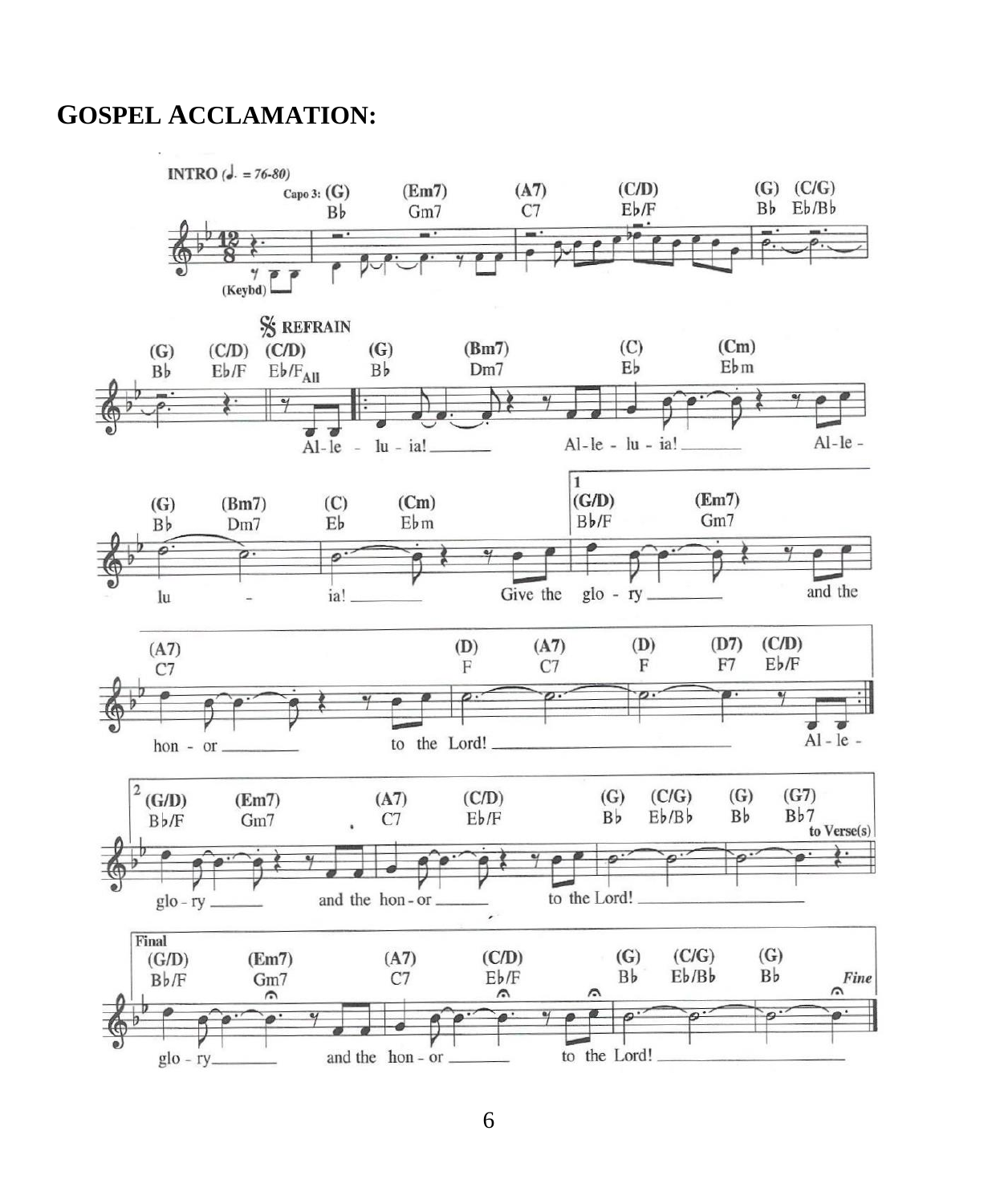#### **GOSPEL READING:** Luke 24:46-53 *Rev. Dr. Lisa Bates-Froiland*

The Gospel from the Book of Luke, the twenty-fourth chapter: **Glory to you, O Lord.**

<sup>46</sup>Then Jesus said to them, "So it is written, the Messiah is to suffer and to rise from the dead the third day,  $47$  and repentance and forgiveness of sins is to be preached in his name to all nations, beginning from Jerusalem. <sup>48</sup>You are witnesses of these things. <sup>49</sup>Now look! I am sending you the promise of my Abba. You all stay in the city until you have been clothed with power from on high." <sup>50</sup>Then Jesus led them out as far as Bethany, and lifting his hands, he blessed them. <sup>51</sup>While he was blessing them, Jesus retreated from them and was carried up into heaven.  $52$  And they bowed down and worshiped him, and returned to Jerusalem with great joy;  $53$  and they were in the temple every day blessing God.

The Gospel of our Lord. **Praise to you, O Christ.**

#### **MESSAGE WITH CHILDREN:** "Summertime Noisy Offering"

*During these summertime months, we aim to fill the change jar to the very top. The money gathered will help with our Fearless and Faithful Campaign to renovate the church so that it may be more accessible and hospitable for the congregation and the community it serves.*

**SERMON**: "Elevate Us, Gracious God" *Rev. Dr. Lisa Bates-Froiland*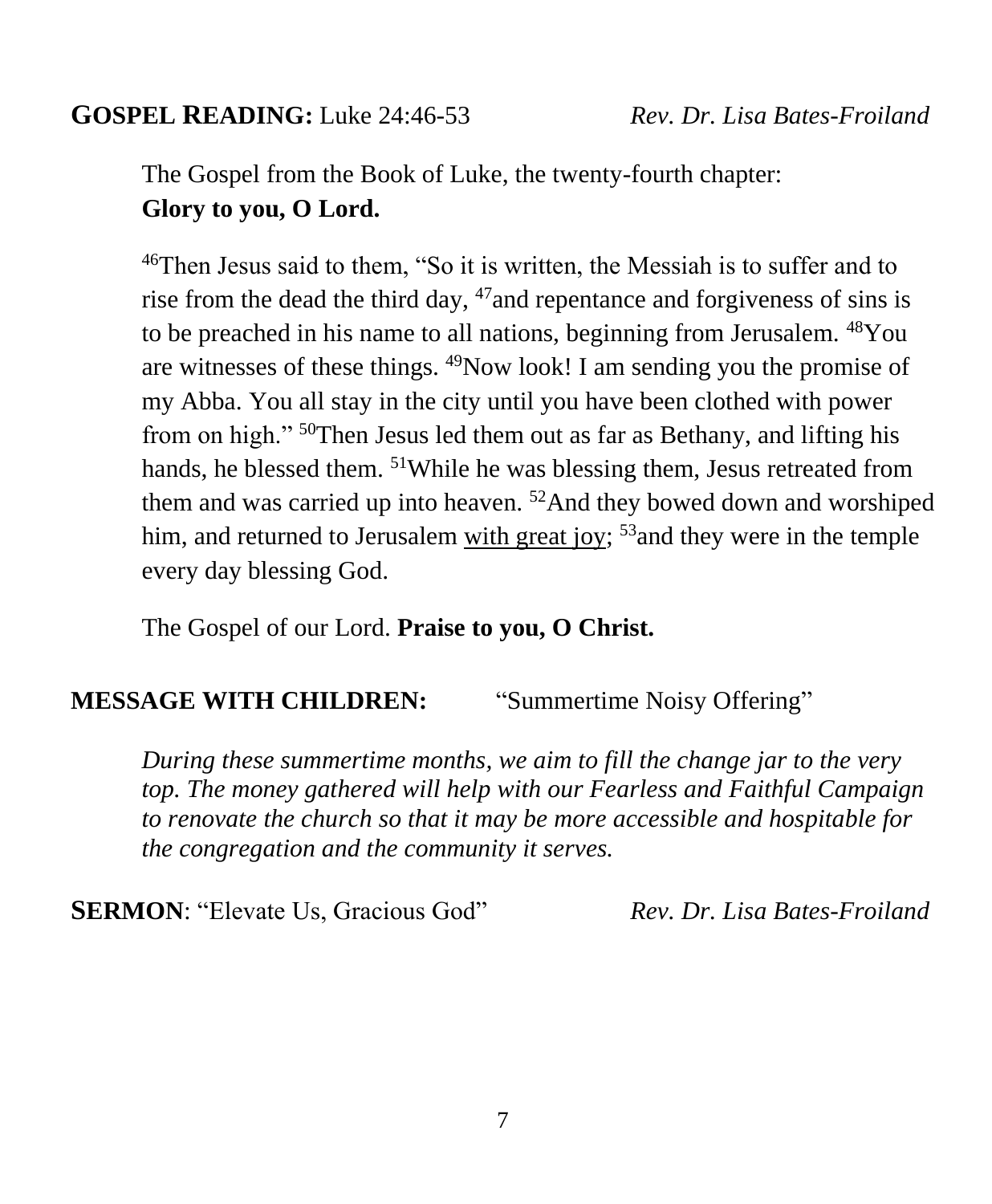#### **SERMON SONG: "O Sprit All Embracing"** Prayer squares collected.

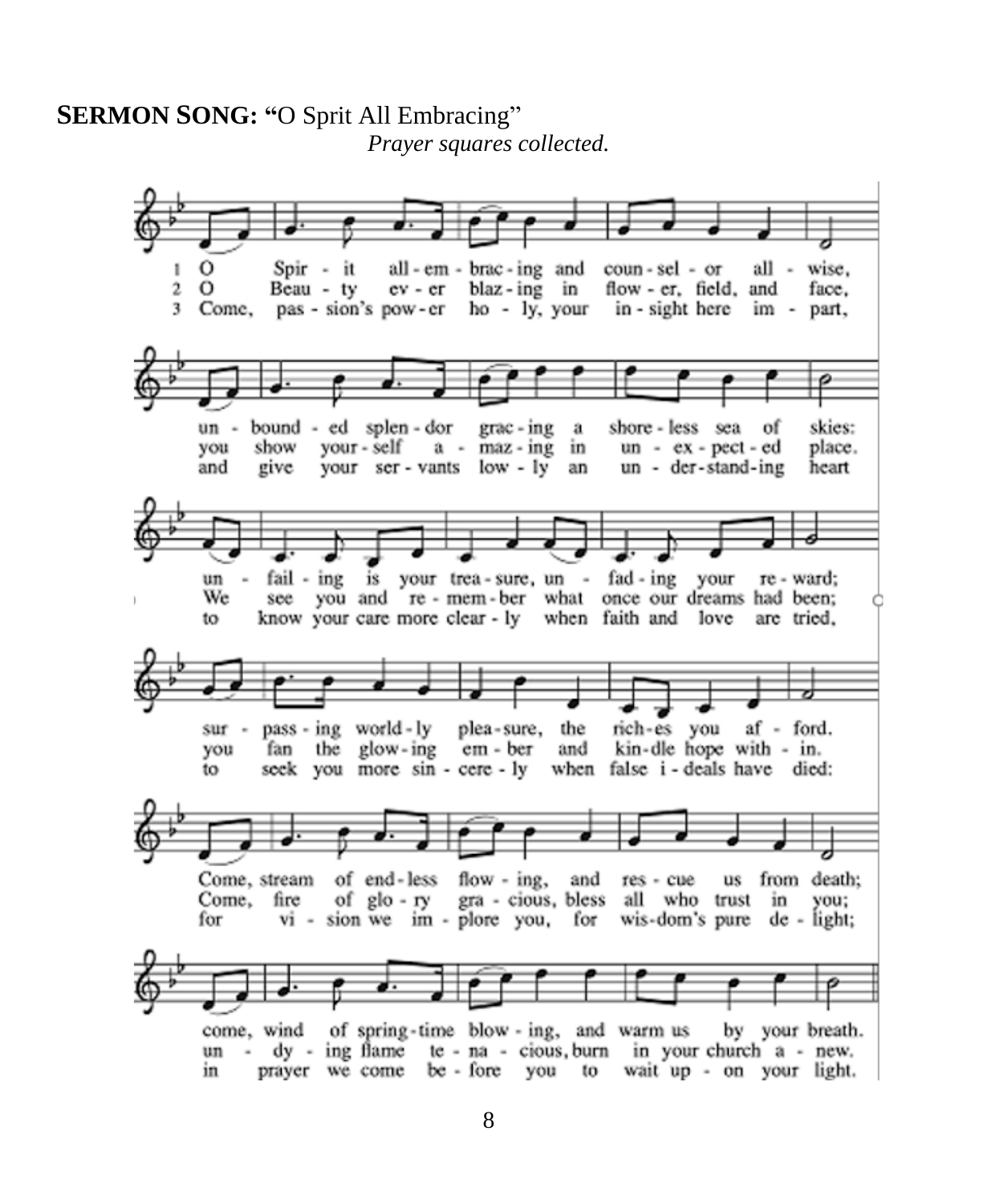#### **THE MAASAI CREED (1960)** *All*

**We believe in the one High God, who out of love created the beautiful world and everything good in it. He created [man] and wanted [man] to be happy in the world. God loves the world and every nation and tribe on the earth. We have known this High God in the darkness, and now we know him in the light. God promised in the book of his word, the Bible, that he would save the world and all nations and tribes.**

**We believe that God made good his promise by sending his son, Jesus Christ, a man in the flesh, a Jew by tribe, born poor in a little village, who left his home and was always on safari doing good, curing people by the power of God, teaching about God and man, showing that the meaning of religion is love. He was rejected by his people, tortured and nailed hands and feet to a cross, and died. He was buried in the grave, but the hyenas did not touch him, and on the third day, he rose from that grave. He ascended to the skies. He is the Lord.**

**We believe that all our sins are forgiven through him. All who have faith in him must be sorry for their sins, be baptized in the Holy Spirit of God, live the rules of love, and share the bread together in love, to announce the good news to others until Jesus comes again. We are waiting for him. He is alive. He lives. This we believe. Amen.**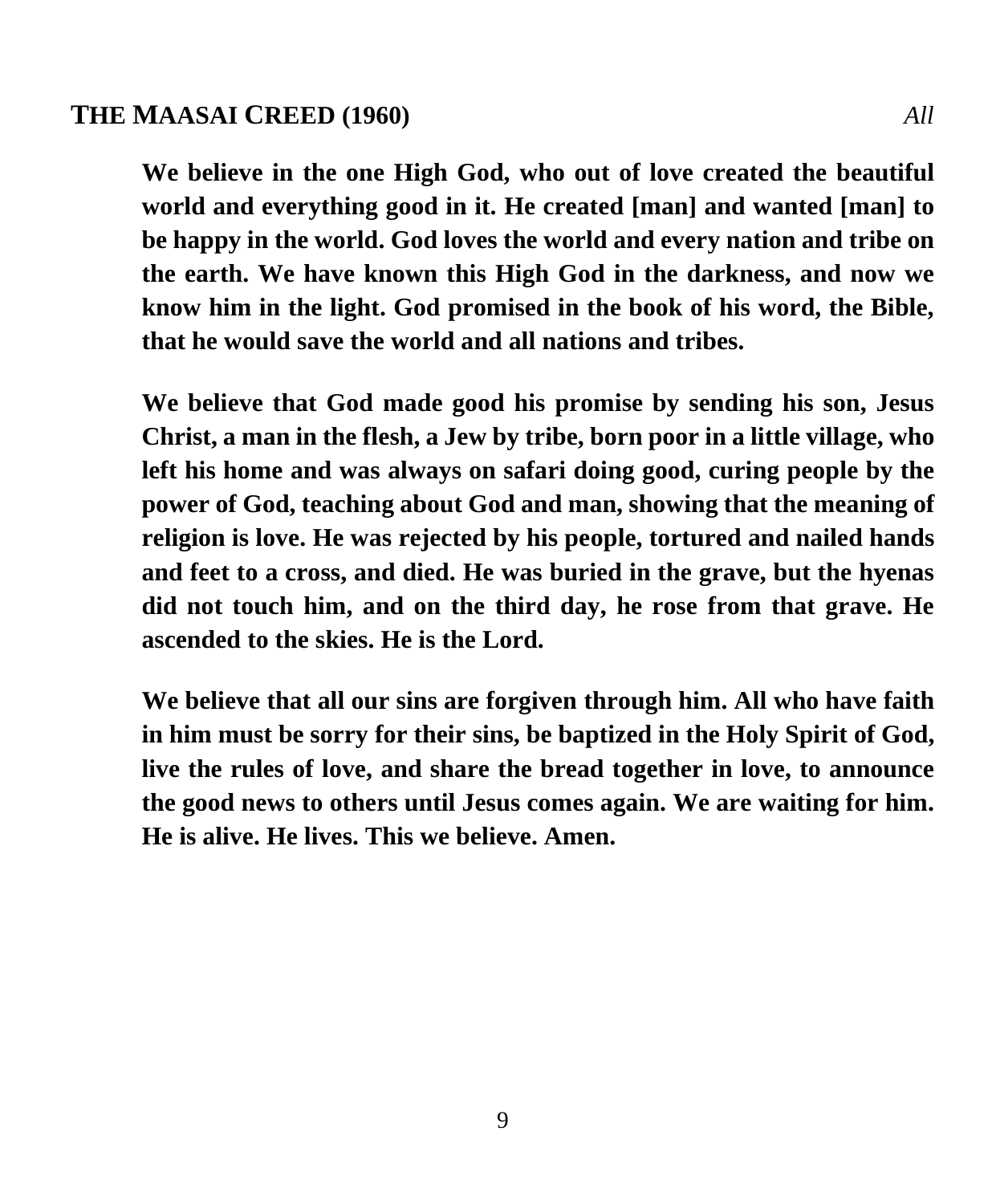**SONG:** "If We Just Talk of Thoughts and Prayers" Verses 1-3



#### **PRAYERS OF THE PEOPLE**

**SONG:** "If We Just Talk of Thoughts and Prayers" Verse 4

#### **THE PEACE IS SHARED**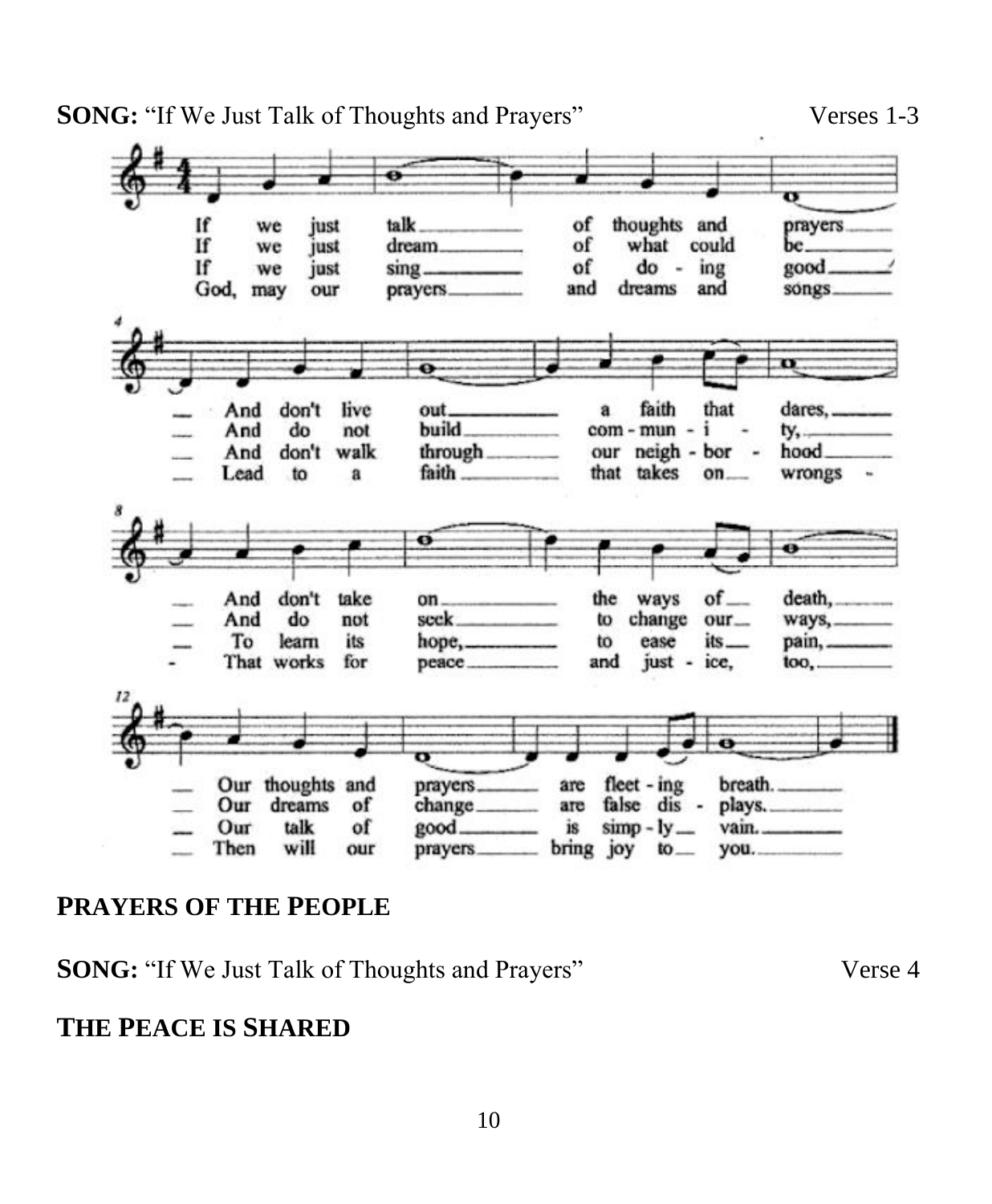#### **OFFERING**

**OFFERING SONG:** "Amazing Grace, How Sweet the Sound" Red Book 779

#### **PRAYER AFTER OFFERING**

**LA:** Gracious God, **all that we have, and all that we are, come from You. Accept these gifts as an expression of our faith and trust, to be used for the care of all in need. Amen.**

#### **PREPARATION FOR COMMUNION**

The Lord be with you. **And also with you.**

Lift up your hearts. **We lift them to the Lord.**

Let us give thanks to the Lord our God. **It is right to give our thanks and praise.**

Holy God, the universe declares your praise . . .

*Words of Institution*

. . . Remembering his love for us on the way, at the table, and to the end, we proclaim the mystery of faith: **Christ had died. Christ is risen. Christ will come again.**

#### **Lord's Prayer**

**Our Father, who art in heaven, hallowed be Thy name, Thy kingdom come, Thy will be done on earth as it is in heaven. Give us this day our daily bread; and forgive us our trespasses as we forgive those who trespass against us; and lead us not into temptation, but deliver us from evil. For thine is the kingdom and the power and the glory forever and ever. Amen.**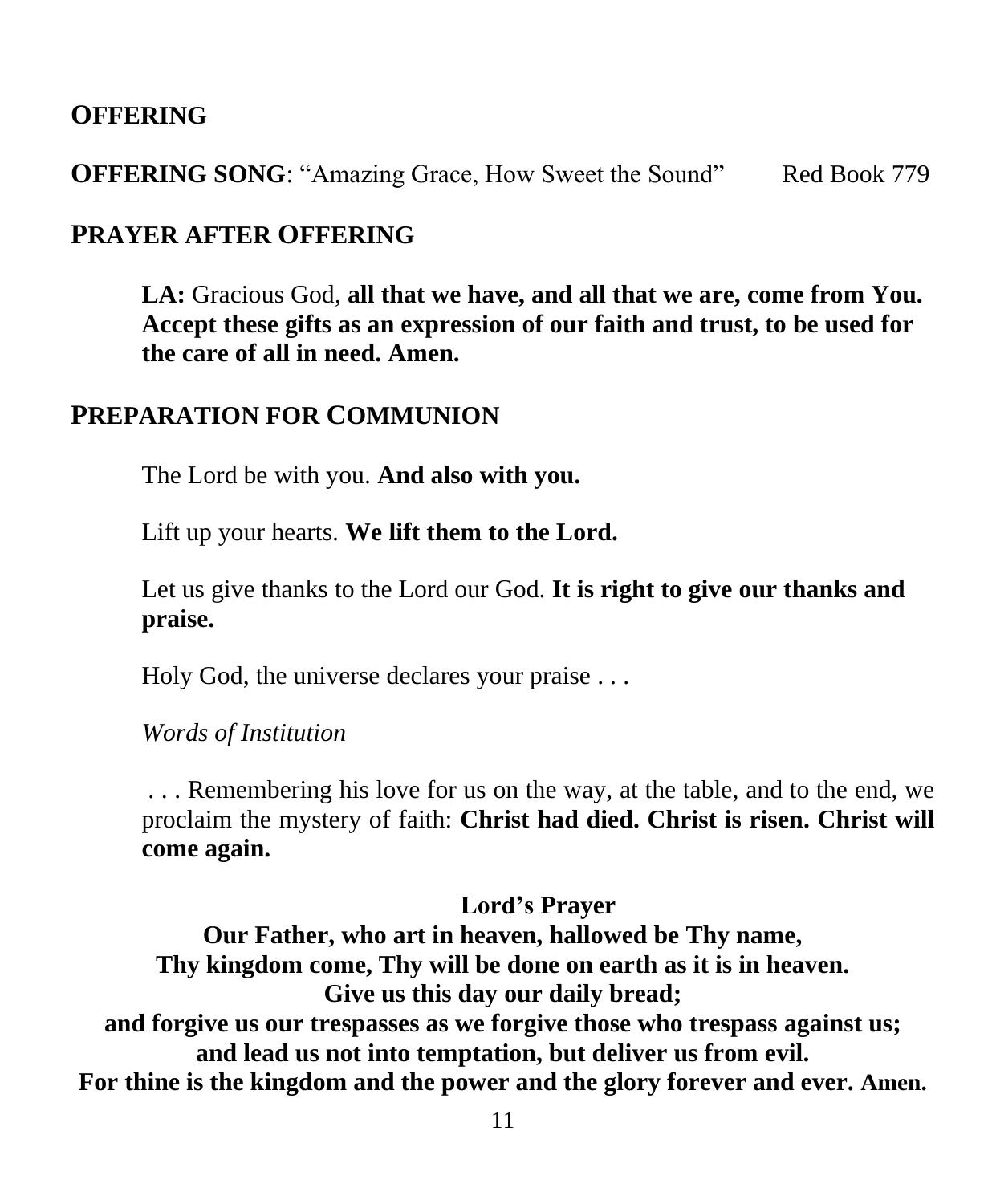#### **INVITATION**

#### **COMMUNION SONG**: "I Received the Living God" Red Book 477

#### **PRAYER AFTER COMMUNION**

LA: Let us pray. We give you thanks, almighty God, that you have refreshed us through the healing power of this gift of life. In your mercy, strengthen us through this gift, in faith toward you and in fervent love toward one another; because we follow Jesus Christ our Lord. **Amen.**

#### **ANNOUNCEMENTS**

#### **CHARGE AND BLESSING***: based on Romans 15*

P: The God of steadfastness and encouragement grant you to live in harmony with one another, in accordance with Christ Jesus. **Amen.**

The God of hope fill you with all joy and peace in believing, so that you may abound in hope by the power of the Holy Spirit. **Amen.**

The God of amazing grace  $\pm$  bless you now and forever. **Amen.**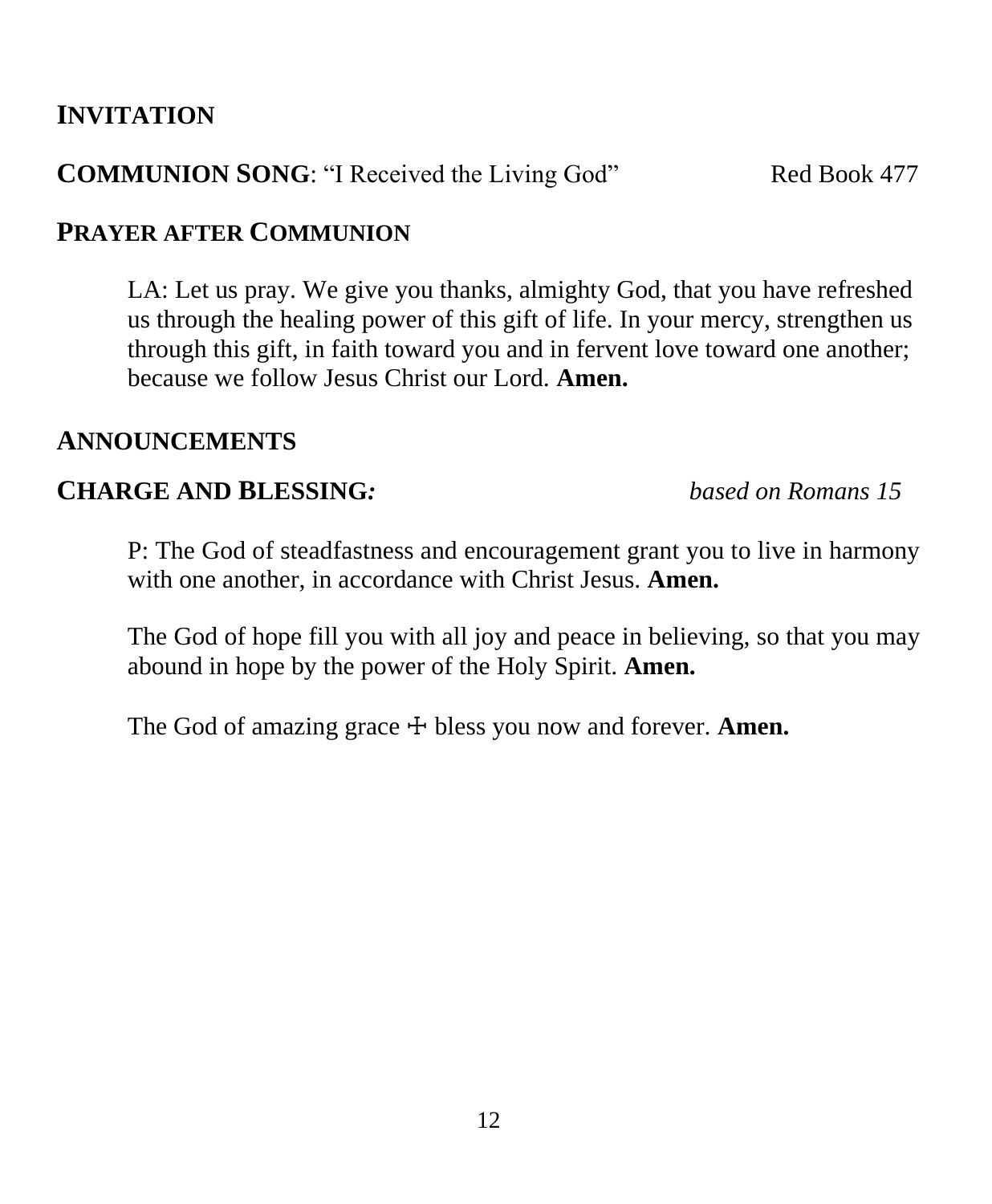#### **CLOSING SONG:** "I'm So Glad Jesus Lifted Me"

**I'm so Glad Jesus lifted me I'm so Glad Jesus lifted me I'm so Glad Jesus lifted me Singing Glory Hallelujah, Jesus Lifted me.**

**On our way to the kingdom, Jesus lifts us up On our way to the kingdom, Jesus lifts us up On our way to the kingdom, Jesus lifts us up, Singing Glory Hallelujah, Jesus lifts us up.**

**Go, out into the world, In his holy name Go, out into the world, in his holy name Go, out into the world in his holy name Singing Glory Hallelujah, In His Holy Name**

**DISMISSAL**: Go in Peace. Elevated by the Holy Spirit! **Thanks be to God.**

### **WORSHIP LEADERS:**

**PREACHER:** Rev. Dr. Lisa Bates-Froiland **LITURGICAL ASSISTANT**: David Walker **READERS:** Brittany Wilson, Victoria Dowling **COMMUNION ASSISTANTS**: Cheryl, David, and Thomas Walker **ALTAR SET UP**: Bill and Judy Standiford **USHERS**: Dorothy Zeidler and Bill Tomczak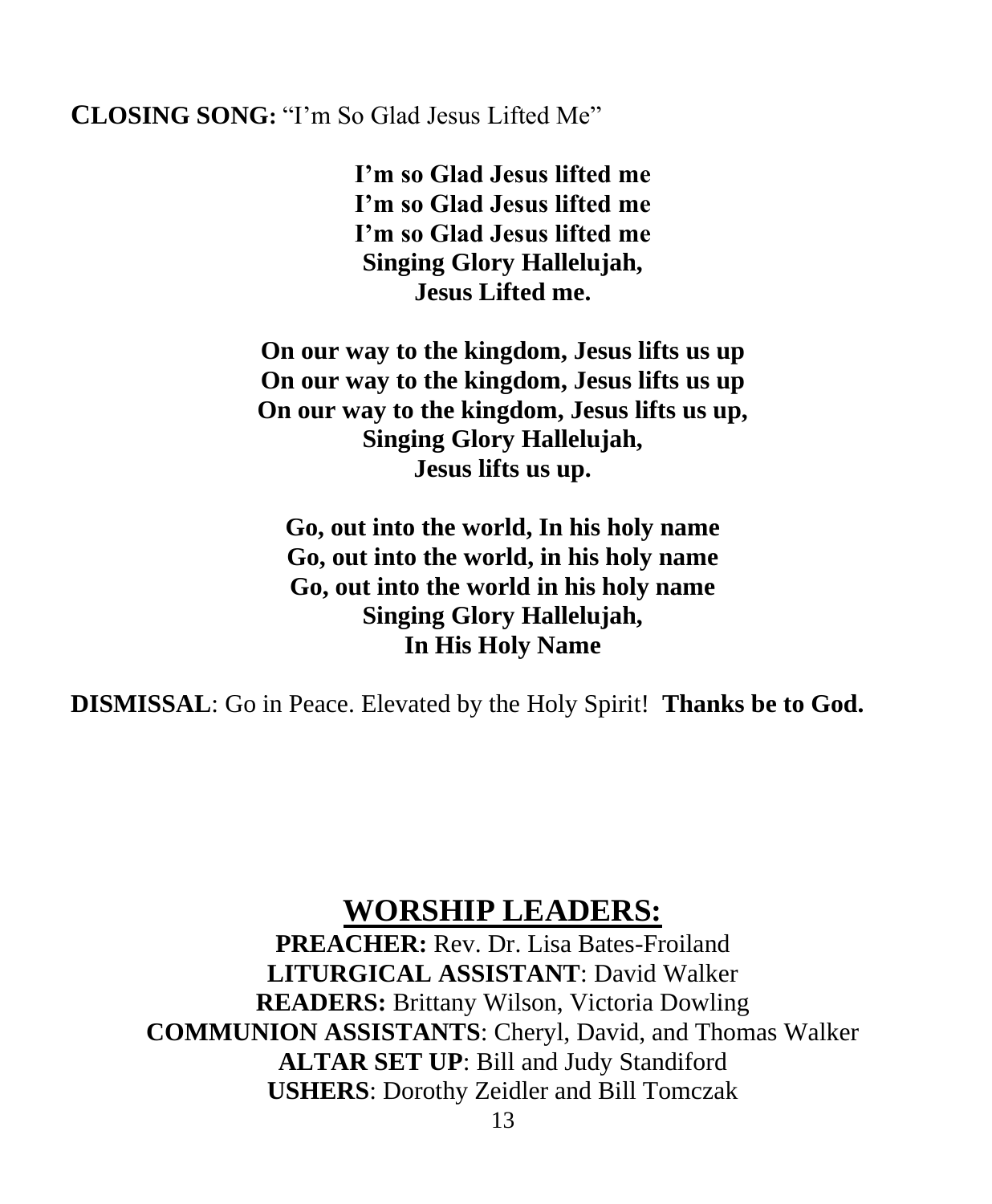## **ANNOUNCEMENTS**

## **SAVE THE DATE**

- **June 2nd at 6:30pm:** Redeemer hosts the Greater Milwaukee Synod RIC Pride Ministry worship!
- **June 3rd at 2:00pm:** Join Redeemer council and staff at the Pabst Mansion for our first summer gathering, we hope to see you there!
- **June 18th 8:00am-12:00pm:** Redeemer's Property Committee will be leading a church clean up. Work will include outdoor lawn/garden clean up, indoor deep cleaning, and repair of pews/furniture, etc. An informal lunch/BBQ will follow. If you are interested in helping with the church clean up, please contact Todd at [toddkoch918@gmail.com](mailto:toddkoch918@gmail.com) or 918-728-0660.

## **FOOD PANTRY VOLUNTEERS NEEDED**

• Redeemer's Food Pantry is in need of volunteers for the rest of May. Shifts are from 10:30am-12:00pm or 12:00pm to 1:15pm. If you are interested in volunteering, please contact Joan Jacobs at [jacobsje49@gmail.com.](mailto:jacobsje49@gmail.com)

### **THE FOOD PANTRY IS SEEKING DONATIONS!**

- **Personal Hygiene Products:** The Food Pantry is in need of personal hygiene products (deodorant, soap, tooth brushes/paste, etc.). Donations can be dropped in the box in the Narthex or in the office.
- **Shopping Carts**: We are also seeking monetary donations to purchase shopping carts; each shopping cart costs \$50. If you'd like to donate a check or cash, please make sure to note that it is for "shopping carts."

## **REFUGEE RESETTLEMENT**

- The Redeemer interest group is being led by Abby Schumwinger, [abbyschumwinger@gmail.com](mailto:abbyschumwinger@gmail.com) or 414-217-4904.
- Inquiries re: co-sponsoring Afghan families can also be made directly to Lutheran Social Services at [church.relations@lsswis.org](mailto:church.relations@lsswis.org)**.**